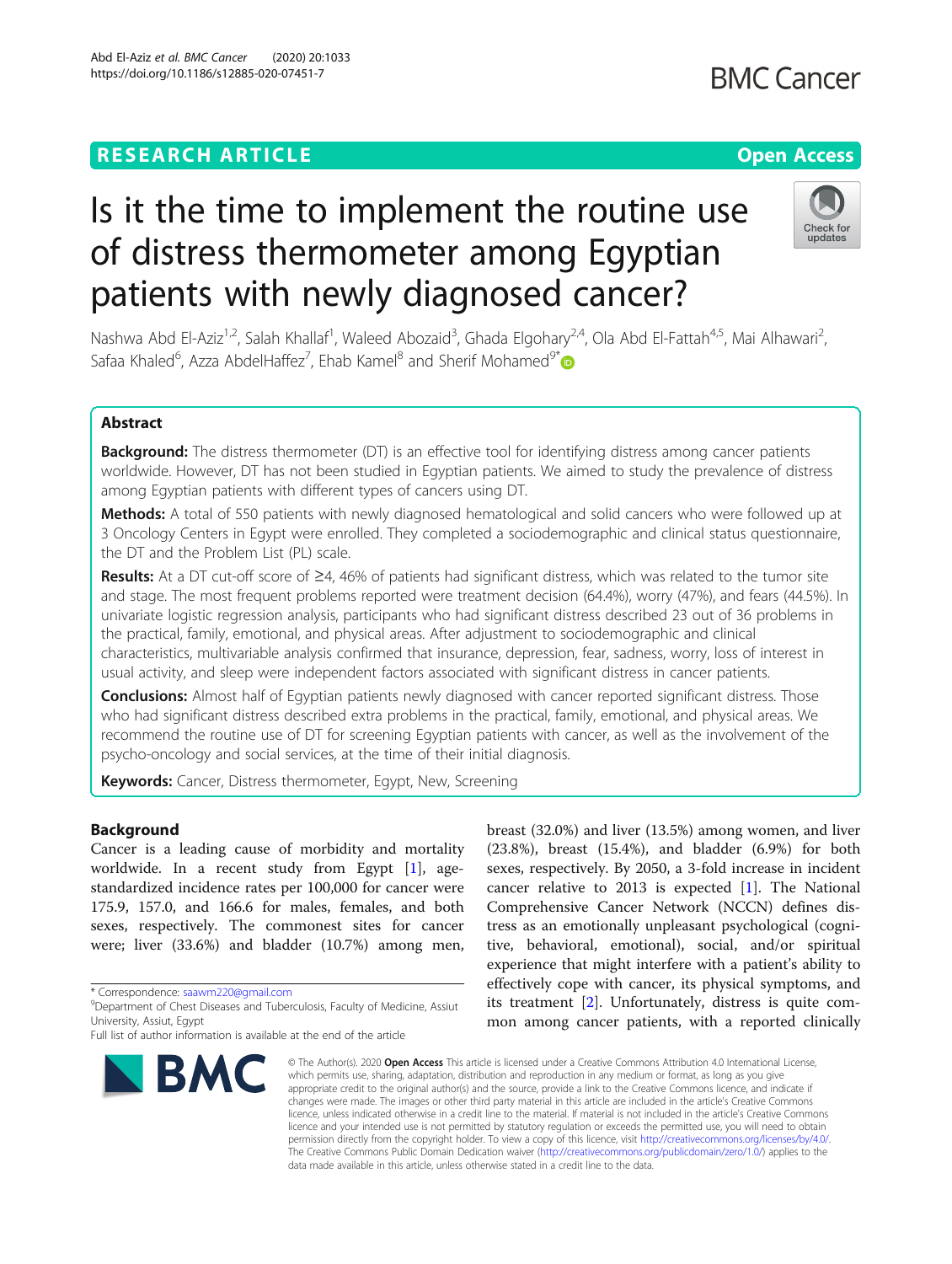significant distress to be between 20 and 47% during course of the disease [[3\]](#page-6-0). Negative impacts of high levels of distress on cancer patients include less adherence to treatment plans, dissatisfaction with overall care, poorer quality of life, and even poorer survival rates [[4,](#page-6-0) [5\]](#page-6-0). Because of these drawbacks, it is thought that systematic screening of patients for distress is the effective way that allows timely support for those who are most in need [\[6](#page-6-0), [7\]](#page-6-0). Therefore, it is not surprising to find that many international regulatory organizations and professional societies [[3,](#page-6-0) [8,](#page-6-0) [9](#page-6-0)], have recommended the routine screening and management of distress as an integral aspect of whole-person cancer care.

Then, the onco-medical team taking care of cancer patients has to carry out screening their patients starting with the selection of a screening tool that is suitable in terms of briefness, precision, and acceptability [\[7](#page-6-0), [8](#page-6-0)]. Being a quick, easy and valid instrument to recognize, diagnose and provide prompt management of distress in cancer patients, the distress thermometer (DT) represents the ideal screening tool in that regards. Review of the literature had shown that DT has been investigated and validated as an effective screening tool for detecting distress among patients with various types of cancer, such as prostate carcinoma [[10\]](#page-6-0), lung cancer [\[11](#page-6-0)], and breast cancer  $[12]$  $[12]$ . Moreover, the original NCCN English version [[13\]](#page-6-0) has been successfully translated into several languages, including Dutch [[14\]](#page-6-0), Japanese [[15\]](#page-6-0), Turkish [\[16](#page-6-0)], Italian, Spanish and Portuguese [[17\]](#page-6-0), and recently its Arabic version has been validated in Saudi cancer patients [[18\]](#page-6-0).

To the best of our knowledge, the DT has not been studied in Egyptian patients with cancer. Therefore, the aims of this study were to study the prevalence of emotional distress among Egyptian patients with different types of cancers at their initial diagnosis, to evaluate the value of implementing the DT as screening tool in those patients, and to identify the most significant factors of the DT problem list (PL) that account for such distress. Identification of such distress and its subsequent management may improve the patients' outcomes and quality of life.

#### Methods

#### Study population

An ethical approval was obtained from the Institutional Review Committee of South Egypt Cancer Institute (No: 483). Egyptian cancer patients who have been newly diagnosed with different types of hematological malignancies and/or solid cancers and consulted one of the three Oncology Centers (South Egypt Cancer Institute (SECI), Assiut University Hospital (AUH), and Mansura University Hospital (MUH) were enrolled into the study. Also, the study enrolled some referred lung cancer patients to the Oncology Department of either AUH or SECI.

Eligible patients were Egyptian adults ( $\geq 18$  years old), of both genders, who had confirmed diagnosis of cancer (either hematological or solid malignancy), with an adequate command of speaking and reading the Arabic language, with an Eastern Cooperative Oncology Group (ECOG) performance status of  $\langle 3, 3 \rangle$  and gave an informed consent. Patients having history of, or undergoing treatment for psychiatric illness were excluded.

# Sociodemographic data and medical status

The patients' sociodemographic and clinical features were retrieved from the patients' medical records. Standard sociodemographic data were collected including age, marital status, education level, employment status, performance status, type and stage of cancer as defined by the TNM classification system, and the type of treatment will be received.

#### Distress thermometer (DT)

The recently validated Arabic version of DT [\[18\]](#page-6-0) was used for screening patients of the current study for distress with a cut-off score of ≥4 for significant distress. The study objectives and procedure were fully explained to the eligible patients. Screening was carried out for newly diagnosed patients with cancer at their first out-patient visit or inpatient admission. Patients were asked to rate their distress in the past week on an 11-point visual analog scale ranging from 0 (no distress) to 10 (extreme distress) [[18](#page-6-0)]. Patients were then asked to fill in the Problem List (PL) that accompanies the visual image of the DT to check whether or not (yes/no) they have any of the problems listed during the previous 7 days [\[2,](#page-6-0) [18\]](#page-6-0). For patients who are illiterate, a research assistant helped the patient to rate their distress and fill in the PL. This PL consisted of 36 problems of five grouped categories; spiritual/religious concerns, practical problems, family problems, emotional problems, and physical problems. Correlation between the PL and DT was carried out to identify the nature of the distress and related factors.

#### Statistical analysis

The Statistical Package for Social Science; SPSS, version 22 (SPSS Inc., Chicago, IL, USA) has been used for data analysis. The mean score, the standard deviation, the median score and the frequency distribution of the DT have been explored using descriptive statistical analysis. All P-values were two-tailed. A P-value  $< 0.05$  was considered statistically significant. Binary logistic regression test was carried out to explore the association between the DT cut-off scores of  $4$  [[18\]](#page-6-0) and the demographic and clinical variables, while binary and multivariable logistic regression tests were used to analyse the association between the DT cut-off scores and individual items in the PL.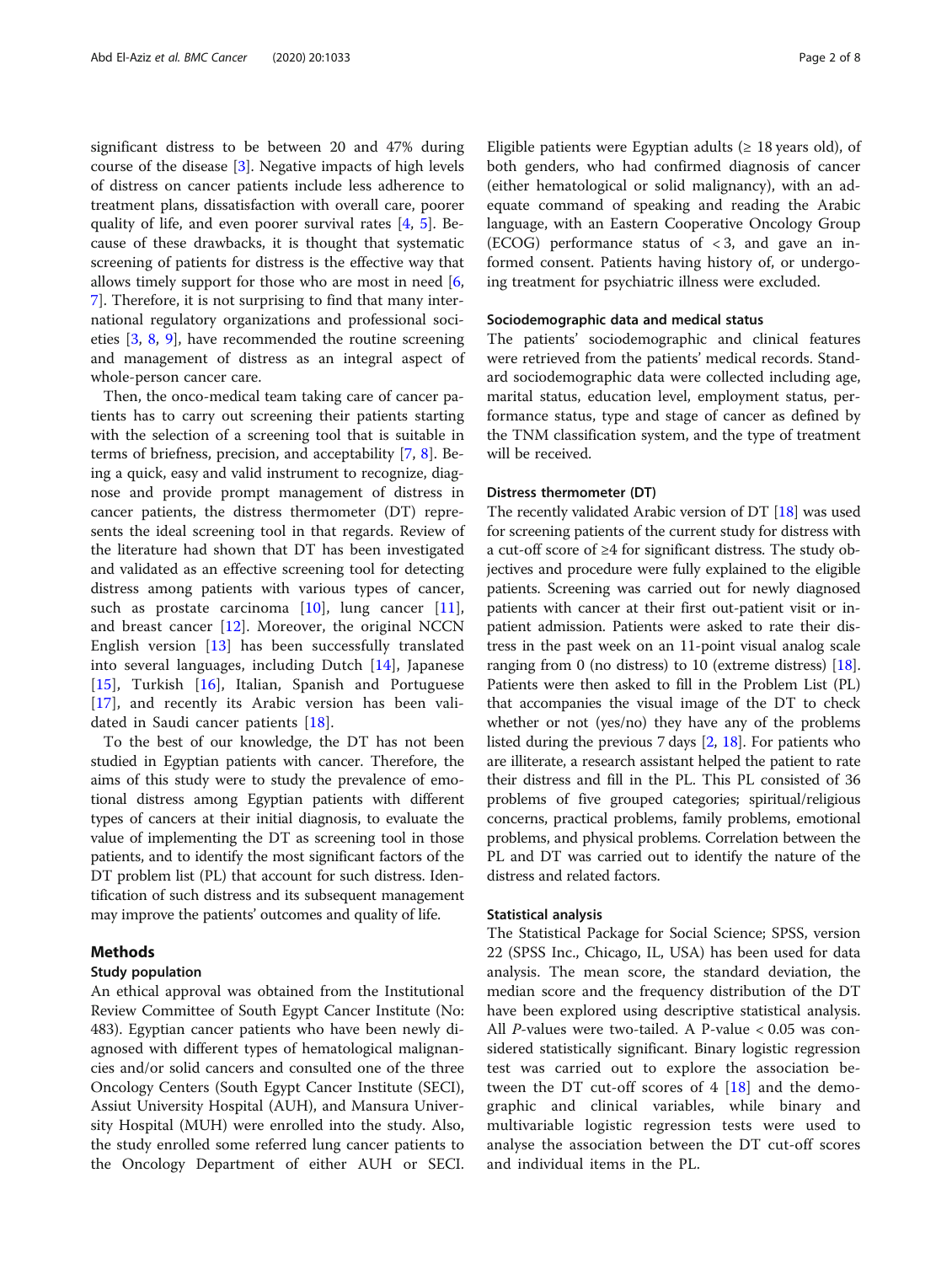### Results

#### Sociodemographic and clinical characteristics

A total of 550 patients participated in the current study. The median age was 55 (range 18–85) years. Females constituted 60% of the participants. Three hundred thirty-three (79%) patients scored two or less on the ECOG performance status. Different types of solid and hematological malignancies were included; the majority were solid tumors (465/550, 85%) versus 85/550,15% hematological malignancies. Among the solid tumors, the most common types were breast cancer (32.7%), gastrointestinal cancers (23%), and genitourinary (13%). Despite that all patients were newly diagnosed with cancer, 56% of them had stage IV at presentation. Forty-one percent of patients had associated medical comorbidities. Table [1](#page-3-0) details the demographic data of the study cohorts.

#### Data from distress thermometer and problem list analysis

Two hundred fifty-four (46.2%) patients had significant distress (DT cut off score  $\geq$  4). The patients' average DT score was 3.7. There were significant differences between patients with significant distress (DT cut off  $score \ge 4$ ) and those without significant one; with regards to age  $(p < 0.001)$ , gender  $(p < 0.001)$ , educational level  $(p = 0.001)$ 0.013), tumor site ( $p = 0.006$ ), and stage of the disease  $(p = 0.001)$  $(p = 0.001)$  $(p = 0.001)$ . Table 1 shows these differences. The most frequent problems reported on the practical domain of the PL were, in descending order, treatment decision (64.4%), worry (47%), fears (44.5%), and pain (42.2%). Table [2](#page-3-0) shows these details.

# Association between significant DT score and the PL items

Binary logistic regression showed that DT score of 4 or more was found to have a statistically significant correlation with most of the PL items including; insurance, family health issue, depression, fear, nervousness, sadness, worry, loss of interest in usual activity, religious concerns, appearance, bathing and dressing, breathing, diarrhea, fatigue, feeling swollen, fever, getting around, indigestion, mouth sores, nausea, pain, substance abuse, and sleep. After adjustment to sociodemographic and clinical characteristics, multivariable analysis confirmed that insurance, depression, fear, sadness, worry, loss of interest in usual activity, and sleep, were independent factors associated with significant distress in cancer patients. Table [3](#page-4-0) details these associations.

## **Discussion**

To the best of our knowledge, this is the first study that evaluates the problem of emotional distress among a large number of newly diagnosed patients with different types of cancer, attending three University cancer centers in Egypt.

Using the Arabic version of DT [\[18](#page-6-0)] we identified that 46% of our cancer patients had significant distress, which was significantly related to age, gender, educational level, tumor site, advanced stage of the disease, as well as many items of the problem list. This is the second study, after that of Alosaimi, et al [[18](#page-6-0)], that utilizes the Arabic version of the DT in screening a large number of patients with different types of cancer for emotional distress. The NCCN introduced the DT as a screening tool to identify sources of distress at the initial visit soon after diagnosis and at each visit, though the screening schedule may be judged as clinically indicated [[2\]](#page-6-0). The DT is a single-item tool using a zero (no distress) to 10 (extreme distress)–point Likert scale resembling a thermometer. The patient rates his/her level of distress over the past week [\[2](#page-6-0), [9](#page-6-0)]. The NCCN Problem List for patients is a 39-item supplemental list of potential sources of distress that is incorporated as an essential part of the assessment to assist the provider in identifying distress. As this PL provides a comprehensive list of categories, including practical, family, physical, and emotional problems, as well as spiritual/religious concerns, it covers almost all aspects that might attribute to distress among cancer patients [\[2](#page-6-0), [3,](#page-6-0) [9,](#page-6-0) [18](#page-6-0)]. We think that, despite the apparent simplicity of DT, it covers most-if not all-problems might be faced by any study population (i.e. populations with different racial, religious, social and financial aspects), and worldwide. So, it is not surprising that DT has been successfully translated from English into several languages [[13](#page-6-0)–[16](#page-6-0), [18\]](#page-6-0).

Almost half of our cohorts had a significant distress. This is in accordance with the worldwide reported prevalence rates of 20 to 52% of cancer patients [\[2,](#page-6-0) [9](#page-6-0), [19\]](#page-6-0) for distress among cancer patients. Particularly, our figures are very similar to that (45.89%) reported by Hahn, et al [\[20\]](#page-6-0).

Our study revealed that significant distress is related to age, gender, educational level, and tumor site, and stage of the disease. We enrolled a large number of patients with different types and sites of cancers, which may explain these significant associations. Despite it is thought that all cancer patients are at risk for distress, studies had identified specific risk factors like age and gender that increase the prevalence of distress among certain cancer groups. In our cohort, younger patients experienced higher levels of distress which is in agreement with previous studies [[12](#page-6-0)]. Studies have shown gender differences, with reported higher levels of distress among women [\[12,](#page-6-0) [21](#page-7-0), [22](#page-7-0)]. Interestingly, 56% of the current study cohort had stage IV at their initial presentation to the oncologist. Despite that this figure does not reflect advanced stage at presentation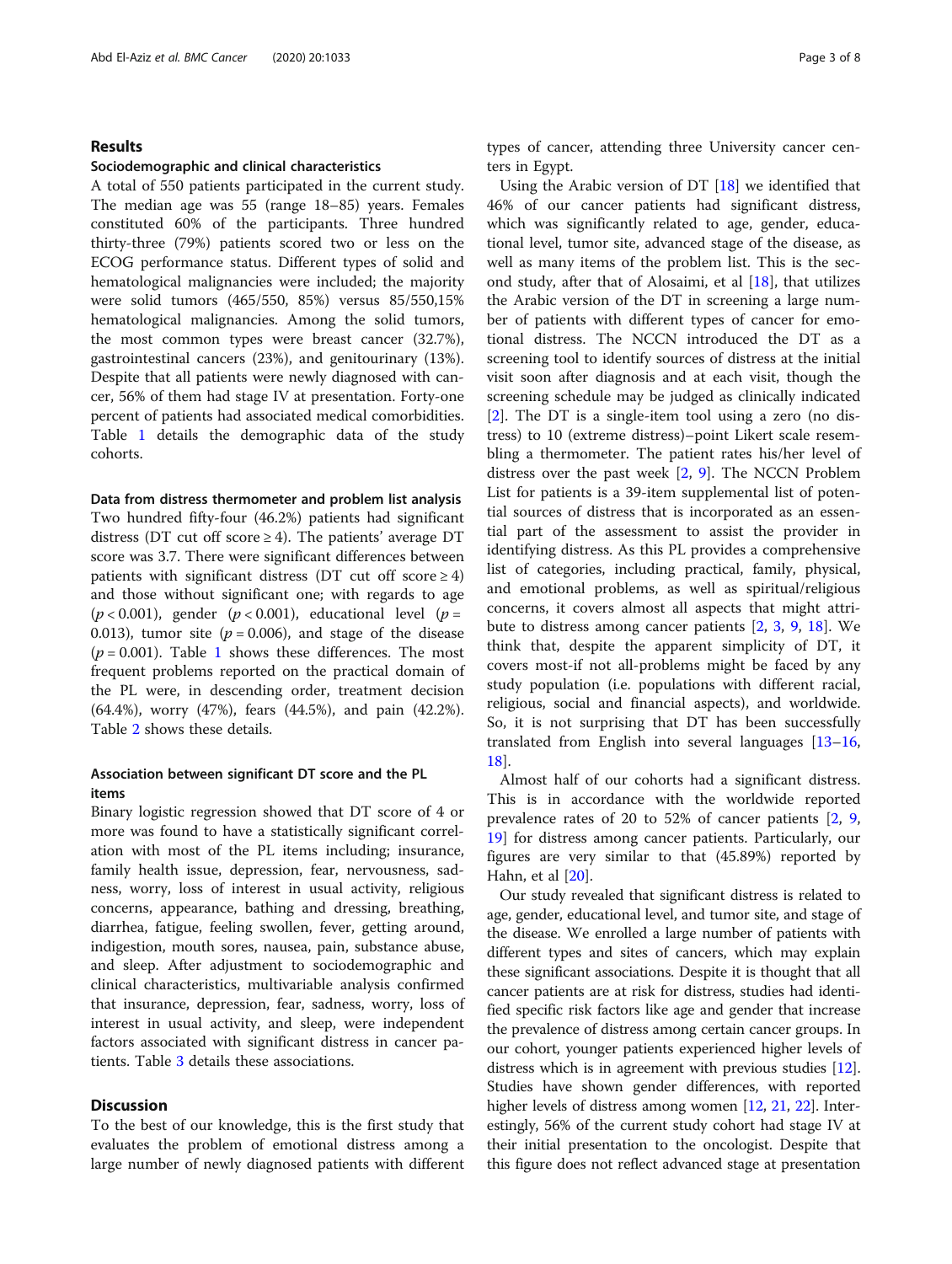<span id="page-3-0"></span>Table 1 Clinical and sociodemographic characteristics of the study subjects ( $n = 550$ ) and their association with the DT score  $\geq 4^{\alpha}$ 

| Characteristic           | Overall<br>$N = 550$ (%) | DT cut<br>off $\geq$ 4<br>N (%) | DT cut<br>off < 4<br>N (%)                           | P-value |
|--------------------------|--------------------------|---------------------------------|------------------------------------------------------|---------|
| Age in years             |                          |                                 |                                                      |         |
| Median (range)           | 55 (18–85)               |                                 |                                                      |         |
| Mean $\pm$ SD            |                          |                                 | $51.37 \pm 15.29$ $49.9 \pm 14.86$ $52.62 \pm 15.55$ | < 0.001 |
| Gender                   |                          |                                 |                                                      | < 0.001 |
| Male                     | 224 (40)                 | 82 (37)                         | 142 (63)                                             |         |
| Female                   | 326 (60)                 | 172 (53)                        | 154 (47)                                             |         |
| <b>Marital Status</b>    |                          |                                 |                                                      | 0.803   |
| Single                   | 66 (12)                  | 30(45)                          | 36 (55)                                              |         |
| Married                  | 393 (72)                 | 178 (45)                        | 215 (55)                                             |         |
| Divorced                 | 16(3)                    | 8 (50)                          | 8(50)                                                |         |
| Widow                    | 75 (13)                  | 38 (51)                         | 37 (49)                                              |         |
| <b>Educational level</b> |                          |                                 |                                                      | 0.013   |
| Non-educated             | 38(7)                    | 25 (66)                         | 13 (34)                                              |         |
| Educated                 | 512 (93)                 | 229 (45)                        | 283 (55)                                             |         |
| Occupation               |                          |                                 |                                                      | 0.820   |
| Student                  | 30(5)                    | 14 (47)                         | 16(53)                                               |         |
| No job                   | 371 (68)                 | 174 (47)                        | 197 (53)                                             |         |
| Job                      | 149 (27)                 | 66 (44)                         | 83 (56)                                              |         |
| Monthly<br>Income (EP)   |                          |                                 |                                                      | 0.484   |
| < 5000                   | 305 (55)                 | 147 (48)                        | 158 (52)                                             |         |
| 5000-10,000              | 133 (24)                 | 63 (47)                         | 70 (53)                                              |         |
| 10,000-15,000            | 75 (14)                  | 30(40)                          | 45 (60)                                              |         |
| > 15,000                 | 37 (7)                   | 14 (38)                         | 23 (62)                                              |         |
| <b>Health Insurance</b>  |                          |                                 |                                                      | 0.209   |
| Yes                      | 108 (20)                 | 44 (41)                         | 64 (59)                                              |         |
| No                       | 442 (80)                 | 208 (47)                        | 234 (53)                                             |         |
| Chronic disease          |                          |                                 |                                                      | 0.055   |
| Present                  | 211 (38)                 | 107(51)                         | 104 (49)                                             |         |
| Absent                   | 339 (62)                 | 147 (43)                        | 192 (57)                                             |         |
| <b>Tumour Site</b>       |                          |                                 |                                                      | 0.006   |
| Head and Neck            | 17(3)                    | 10(59)                          | 7 (41)                                               |         |
| Breast                   | 180 (33)                 | 93 (52)                         | 87 (48)                                              |         |
| Lung                     | 41 (8)                   | 24 (59)                         | 17(41)                                               |         |
| GIT                      | 127 (23)                 | 56 (44)                         | 71 (56)                                              |         |
| Genitourinary            | 71 (13)                  | 29 (41)                         | 42 (59)                                              |         |
| Musculoskeletal          | 29 (5)                   | 6(21)                           | 23 (79)                                              |         |
| Haematological           | 85 (15)                  | 36 (42)                         | 49 (58)                                              |         |
| Type of<br>malignancy    |                          |                                 |                                                      | 0.486   |
| Hematological            | 85 (15)                  | 36 (42)                         | 49 (58)                                              |         |
| Solid tumors             | 465 (85)                 | 218 (47)                        | 247 (53)                                             |         |

| Table 1 Clinical and sociodemographic characteristics of the   |  |
|----------------------------------------------------------------|--|
| study subjects ( $n = 550$ ) and their association with the DT |  |
| score $\geq 4^a$ (Continued)                                   |  |

| Characteristic | Overall<br>$N = 550$ (%) | DT cut<br>off > 4<br>N(%) | DT cut<br>off < 4<br>N(%) | P-value |
|----------------|--------------------------|---------------------------|---------------------------|---------|
| Stage          |                          |                           |                           | 0.001   |
| Stage 1        | 29(5)                    | 6(21)                     | 23 (79)                   |         |
| Stage II       | 108 (19)                 | 20 (19)                   | 88 (81)                   |         |
| Stage III      | 109 (20)                 | 24 (22)                   | 85 (78)                   |         |
| Stage IV       | 304 (56)                 | 204 (67)                  | 100 (33)                  |         |

 $a$  DT distress thermometer, EP Egyptian pound, GIT gastrointestinal. For age, data are expressed in mean ± standard deviation and t-test with 95% confidence interval were carried out to compare age between the 2 groups of DT cut-off  $<$  4 and  $\geq$  4. For other sociodemographic characteristics, data are expressed in numbers and percent and Chi-square tests were used to compare the significance of differences between the 2 groups of DT cut-off  $<$  4 and  $\geq$  4

for certain tumor type, it gives an alarm about an observation that is seen in low- and middle-income countries (LMCs). In these regions, late-stage presentations can be attributed to several factors including; lack of proper health infrastructure and screening programs, limited access to health-care facilities, lack of community awareness, and social barriers impeding early detection and treatment programs [\[23](#page-7-0), [24](#page-7-0)]. Interestingly, the prevalence of psychological distress differs in different cancer sites. It was observed that patients diagnosed with cancers of the breast, head and neck, colon, lung, brain, or pancreas experience greater distress [[25\]](#page-7-0). On the other hand, our results contradict previous reports where no significant links between the DT and

Table 2 The most frequent problem list items among the studied patients ( $n = 550$ )

| <b>Problems List</b> | No. of patients | %    |  |
|----------------------|-----------------|------|--|
| Treatment decision   | 354             | 64.4 |  |
| Worry                | 258             | 47.0 |  |
| Fears                | 245             | 44.5 |  |
| Pain                 | 232             | 42.2 |  |
| Dealing with partner | 193             | 35.1 |  |
| Sleep                | 178             | 32.4 |  |
| Sadness              | 168             | 30.5 |  |
| Nausea               | 156             | 28.4 |  |
| Eating               | 156             | 28.4 |  |
| Depression           | 147             | 26.7 |  |
| Constipation         | 141             | 25.6 |  |
| Child care           | 133             | 24.2 |  |
| Loss of interest     | 129             | 23.4 |  |
| Sexual               | 125             | 22.7 |  |
| Indigestion          | 124             | 22.5 |  |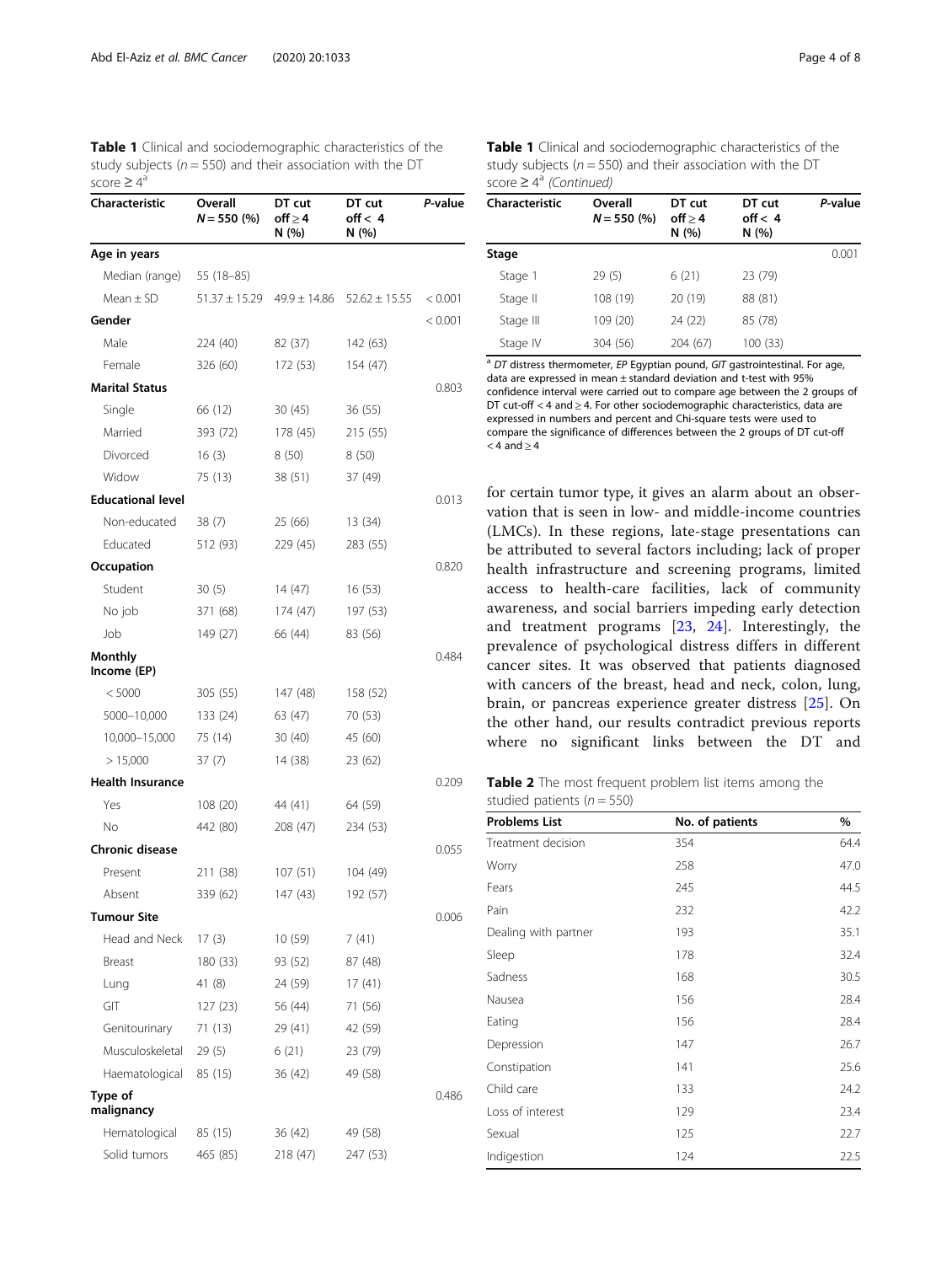<span id="page-4-0"></span>Table 3 The association between the Distress Thermometer (DT) score  $\geq$  4 and the Problems List items of 550 cancer patients

| Problem list                         | <b>Item Present</b><br>(%) | DT cut-off $\geq 4$<br>N(%) | DT cut-off $< 4$<br>N(%) | OR (95% CI)               | Adjusted OR (95% CI)    |
|--------------------------------------|----------------------------|-----------------------------|--------------------------|---------------------------|-------------------------|
| Child care                           | 133 (24)                   | 63 (47)                     | 70 (53)                  | $0.9(0.623 - 1.362)$      |                         |
| Housing                              | 124(22)                    | 64 (52)                     | 60 (48)                  | $0.7(0.496 - 1.106)$      |                         |
| <b>Health Insurance</b>              | 108 (20)                   | 44 (41)                     | 64 (59)                  | $1.3(0.543 - 1.866)^*$    | 7.6 (0.042-18.029)***   |
| Transportation                       | 111(20)                    | 53 (48)                     | 58 (53)                  | $0.9(0.598 - 1.377)$      |                         |
| Work and school                      | 36(6)                      | 20(56)                      | 16(44)                   | $1.2(0.333 - 1.299)$      |                         |
| <b>Treatment decisions</b>           | 354 (64)                   | 164(47)                     | 190 (53)                 | $0.9(0.655 - 1.340)$      |                         |
| Dealing with children                | 125(23)                    | 58 (46)                     | 67 (54)                  | $0.9(0.655 - 1.477)$      |                         |
| Dealing with Partner                 | 194 (35)                   | 99 (51)                     | 95 (49)                  | $0.7(0.514 - 1.039)$      |                         |
| Ability to have children             | 87 (16)                    | 43 (49)                     | 44 (51)                  | $0.8(0.532 - 1.332)$      |                         |
| <b>Family Health Issue</b>           | 74 (13)                    | 44 (59)                     | 30(41)                   | $1.4(0.322 - 1.171)^{*}$  |                         |
| Depression                           | 147(27)                    | 132 (90)                    | 15(10)                   | 8.8 (0.027-3.458)***      | 6.9 (0.067-19.390)***   |
| Fear                                 | 245 (45)                   | 178 (73)                    | 67 (27)                  | 2.6 (0.082-1.731)***      | 3.9 (0.134-13.690)***   |
| Nervousness                          | 126(23)                    | 84 (67)                     | 42 (33)                  | 2.0 (0.216-1.696)***      |                         |
| <b>Sadness</b>                       | 168(31)                    | 136 (81)                    | 32 (19)                  | 4.2 (0.066-2.277)***      | 2.0 (0.260-7.020)**     |
| Worry                                | 258 (47)                   | 178 (69)                    | 80 (31)                  | $2.2$ (0.017-1.874)***    | 4.4 (0.089-14.021)***   |
| Loss of interest in usual activity   | 129(23)                    | 104 (80)                    | 25 (20)                  | 4.1 $(0.081 - 2.518)$ *** | $3.1$ (0.157-11.310)*** |
| <b>Religious</b>                     | 24(4)                      | 21 (88)                     | 3(12)                    | 7.0 (0.033-2.412)***      |                         |
| Appearance                           | 100(18)                    | 67(67)                      | 33 (33)                  | 2.0 (0.218-1.525)***      |                         |
| <b>Bathing and Dressing</b>          | 66 (12)                    | 44 (67)                     | 22 (33)                  | 2.0 (0.219 - 1.519)***    |                         |
| <b>Breathing</b>                     | 101(18)                    | 61(61)                      | 40 (39)                  | $1.5(0.313 - 1.163)^{*}$  |                         |
| Change in urination                  | 83 (15)                    | 39 (47)                     | 44 (53)                  | $0.8(0.593 - 1.511)$      |                         |
| Constipation                         | 141 (26)                   | 70 (50)                     | 71 (50)                  | $0.9(0.554 - 1.193)$      |                         |
| Diarrhea                             | 80 (14)                    | 49 (61)                     | 31 (39)                  | $1.5(0.304 - 1.190)^{*}$  |                         |
| Eating                               | 156 (28)                   | 87 (56)                     | 69 (44)                  | $1.2(0.312 - 1.245)$      |                         |
| Fatigue                              | 269 (49)                   | 163(61)                     | 106 (39)                 | $1.5(0.299 - 1.156)^*$    |                         |
| <b>Feeling Swollen</b>               | 113(21)                    | 77 (68)                     | 36(32)                   | 2.1 $(0.201 - 1.603)$ *** |                         |
| Fever                                | 71(13)                     | 50 (70)                     | 21 (30)                  | $2.3$ (0.178-1.764)***    |                         |
| <b>Getting Around</b>                | 91 (17)                    | 62 (68)                     | 29 (32)                  | $2.1$ (0.205-1.586)***    |                         |
| Indigestion                          | 125(23)                    | 75 (60)                     | 50 (40)                  | $1.5$ (0.317-1.149)*      |                         |
| <b>Memory and Concentration</b>      | 98 (18)                    | 54 (55)                     | 44 (45)                  | 1.2 (0.409-0.986)         |                         |
| <b>Mouth Sores</b>                   | 72 (13)                    | 45 (62)                     | 27 (38)                  | 1.7 (0. 275-1.300)**      |                         |
| Nausea                               | 156 (28)                   | 98 (63)                     | 58 (37)                  | $1.7$ (0.259-1.351)**     |                         |
| Dry Nose & Congestion                | 74 (13)                    | 40 (54)                     | 34 (46)                  | $1.1(0.425 - 1.142)$      |                         |
| Pain                                 | 232 (42)                   | 143 (62)                    | 89 (38)                  | $1.6$ (0.228-1.477)***    |                         |
| Sexual                               | 125(23)                    | 72 (57)                     | 53 (43)                  | $1.3(0.361 - 0.810)$      |                         |
| Itching and Dry Skin                 | 86 (16)                    | 44 (51)                     | 42 (49)                  | $1.0(0.491 - 1.231)$      |                         |
| Tingling sensation in hands and feet | 98 (18)                    | 52 (53)                     | 46 (47)                  | $1.1(0.453 - 1.088)$      |                         |
| <b>Substance Abuse</b>               | 35(6)                      | 31 (89)                     | 4(11)                    | 9.0 (0.034-3.411)***      |                         |
| Sleep                                | 178 (32)                   | 129 (72)                    | 49 (28)                  | 2.6 (0.127-1.998)***      | 3.6 (0.155-12.921)***   |

OR Odds Ratio, CI confidence interval

\* P-value < 0.05, \*\*  $p$  < 0.01, \*\*\*  $p$  < 0.001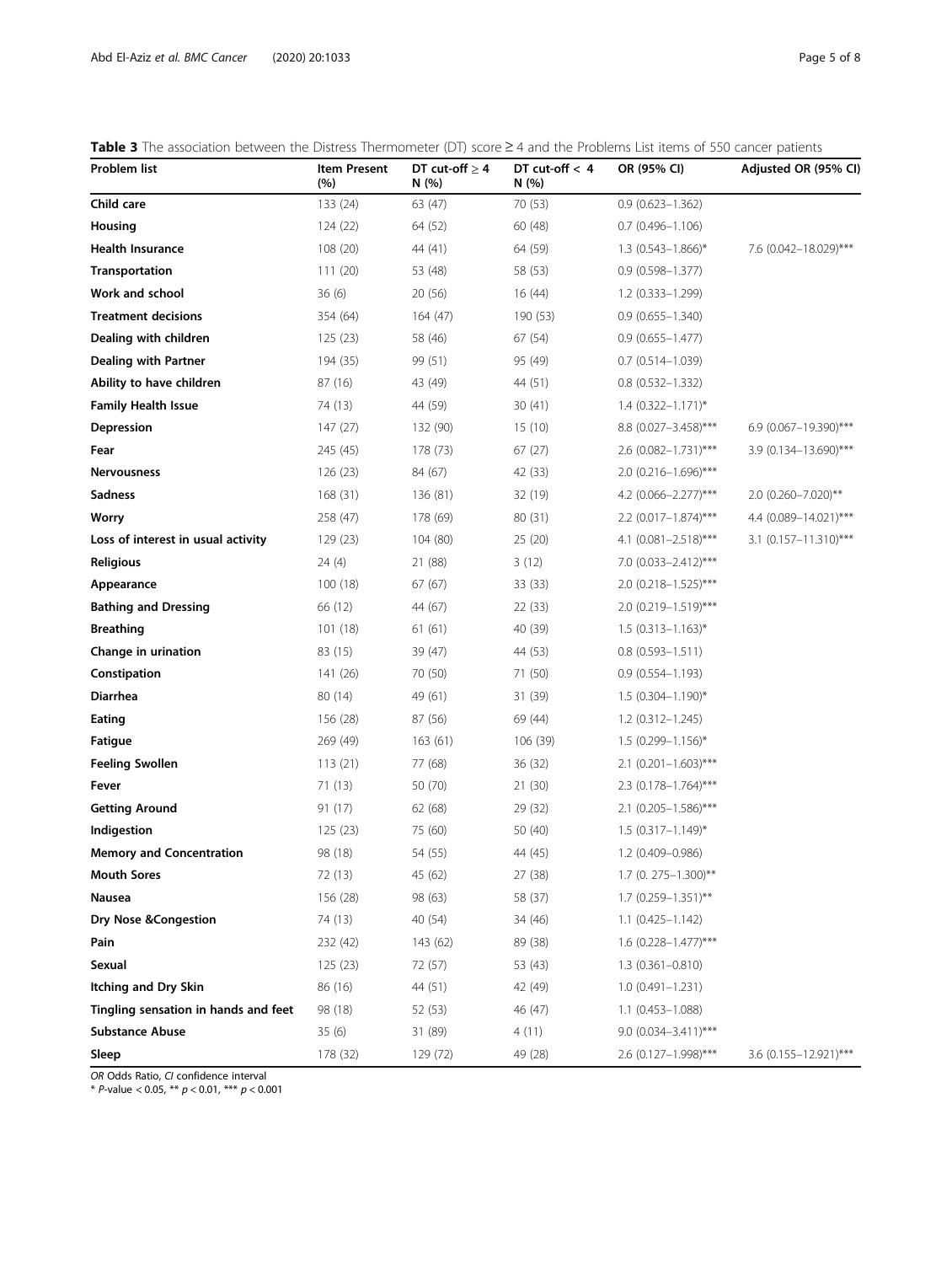sociodemographic and clinical characteristics were found [[3,](#page-6-0) [13,](#page-6-0) [15,](#page-6-0) [18\]](#page-6-0). These different findings could be contributed to differences in the study populations, ethnic groups, numbers, and types of cancer among different studies. The most frequent problems reported on the practical domain of the PL were, treatment decision (64.4%), worry (47%), fears (44.5%), and pain (42.2%).

These encountered problems are similar to the ones found by Alosaimai and co-workers [[18\]](#page-6-0) which could be explained by the cultural and emotional demographics similarities between the two studied Arabian populations. Even more, these encountered problems are the most challenging to the clinicians in their daily practice. It is though that the relation between dissatisfaction with the treatment decision and the experienced distress is bidirectional [\[26](#page-7-0)]. Hence, to alleviate treatment decision related distress, it is preferable to provide the patients with full prognostic information, treatment plans, possible adverse effects and respect their future expectations [\[27](#page-7-0)].

The results of this study had highlighted the importance of early screening cancer patients (at their initial diagnosis with cancer) for distress. We have seen that participants who scored 4 or more on the DT described extra problems in the practical, family, emotional, spiritual/religious and physical areas (23 out of 36 problems) than patients who scored below this cut-off score. Although degrees vary, this finding suggests that a wide range of problems contributes to distress in cancer patients [\[28](#page-7-0)], which is again consistent with many similar studies performed worldwide, and among various cancer populations  $[11–14, 18, 28]$  $[11–14, 18, 28]$  $[11–14, 18, 28]$  $[11–14, 18, 28]$  $[11–14, 18, 28]$  $[11–14, 18, 28]$  $[11–14, 18, 28]$  $[11–14, 18, 28]$  $[11–14, 18, 28]$ . Despite that further analysis had identified the presence of only 7 out of 36 problems, as independent factors associated with significant distress in our cohort, still this is considered a large number of problems for a cancer patient to challenge.

These findings are very similar to those observed by Alosaimi, et al [[18](#page-6-0)], while they are quite different from those reported by McFarland, et al [[28\]](#page-7-0) who stated that only three factors were significantly associated with distress (breathing problem, eating, and nausea). This agreement with Alosaimi, et al [\[18](#page-6-0)] is attributed to the fact that both studies recruited Arabian population with nearly similar cultural, spiritual and emotional factors. Notably, financial and emotional concerns were prominent issues among our cohort. We had observed prominent anxiety depression symptoms (depression, fear, nervousness, sadness and worry). Finding of such problems confirms the importance of implementing "routine" screening of cancer patients for emotional distress in our society. Sleep disturbances are quite common among cancer patients, ranging from 25 to 59% [[6,](#page-6-0) [18,](#page-6-0) [19\]](#page-6-0). Consequently, these disturbances may lead to poor quality

of life, compliance to treatment and hence the development of depressive stigmata [[18,](#page-6-0) [19\]](#page-6-0).

In comparison, the contrary with McFarland et al [[28](#page-7-0)] could be explained by the differences in patients' numbers and cancer type between the two studies. We included a wide range of malignancies, while they included only patients with breast cancer.

In essence, barriers to screening for distress exist and they should be taken into consideration while implementing a screening program for distress [[29\]](#page-7-0). Simply, patients may have misunderstanding about what the word "distress" means and to what extent it ranges [\[30](#page-7-0)]. Screening through the prior 1 week may be not sufficient for some patients to experience their distress. Patient barriers to screening include cultural differences as well as literacy [[31](#page-7-0)]. Unfortunately, 49% of our study cohorts had low education levels (illiteracy and primary school education). Institutional barriers may include lack of privacy for screening, insufficient time and training, poor documentation of results, and lack of resources for patient referrals [[30](#page-7-0)–[32](#page-7-0)].

Overall, findings of the current study confirm the importance of "routine" screening of cancer patients for emotional distress. Also, they support the importance of early recognition of distress among cancer patients that comes from the possibility of overcoming its hazardous sequelae. These sequelae are difficulty in taking a treatment decision, noncompliance with cancer treatment, frequent unneeded medical visits to caregivers, more pressure on the treating team  $[4, 9]$  $[4, 9]$  $[4, 9]$  $[4, 9]$  and more hospitalization [\[33](#page-7-0)]. Moreover, in some studies, it has a negative impact on survival [[34](#page-7-0)]. It is well known that screening programs improve patient outcomes only when linked to an effective system of assessment and treatment. Therefore, cancer centres should implement DT screening only after developing a plan for the timely evaluation of distress, reviewing its results and managing patients whose scores suggest clinically significant distress, including making appropriate referrals based on the problem areas specified on the PL [\[8](#page-6-0)].

Being the first multicenter study with a large number of patients of different types of cancer does not guarantee that it has no limitations. Possible limitations include possible bias from including many types of cancers and possible convenience sampling which may affect the generalizability of the study findings to all cancer patients in Egypt.

#### Conclusion

The study found that almost half of Egyptian newly diagnosed cancer patients reported significant distress. This distress was significantly related to age, gender and stage of cancer at presentation. Patients who scored 4 or more on the DT described additional problems in the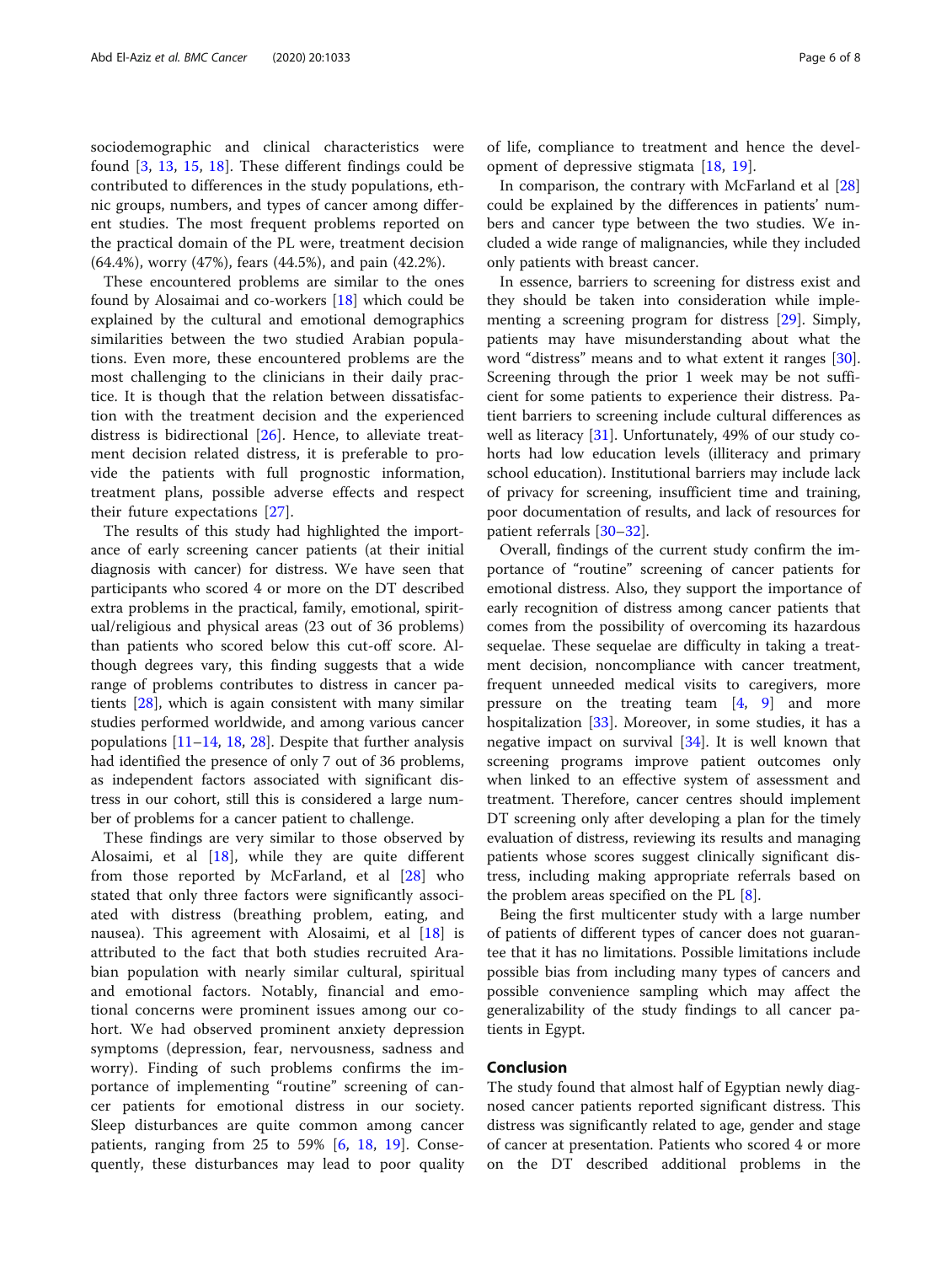<span id="page-6-0"></span>practical, family, emotional, and physical areas than patients who scored below this cut-off score. We recommend the routine use of DT for screening Egyptian patients with cancer, as well as the involvement of the psycho-oncology and social services at the time of initial diagnosis. Further multicenter studies are warranted to explore this phenomenon.

#### Abbreviations

DT: Distress thermometer; ECOG: Eastern Cooperative Oncology Group; LMCs: Low- and middle-income countries; NCCN: National Comprehensive Cancer Network; PL: Problem list; TNM: Tumor-node-metastasis

#### Acknowledgements

Not applicable.

#### Authors' contributions

All authors have provided approval of the manuscript to be published. N.A. and S.M. contributed to the draft of the submitted article, revised it critically for important content, and made substantial contributions to conception and design, as well as data acquisition, analysis, and interpretation; Sallah Khallaf (S. K. [1]), W.A. G. E, O.A., M.A. and S.K. (2) contributed to the draft of the submitted article and made substantial contributions to acquisition, and data analysis, A.A. and E.K. contributed to the draft of the submitted article and made substantial contributions to acquisition, analysis, and interpretation of physiologic data. N.A. S.K.(1), and S.M. wrote the manuscript.

#### Funding

This research did not receive any specific grant from funding agencies in the public, commercial, or not-for-profit sectors.

#### Availability of data and materials

The datasets used and/or analyzed during the current study are available from the corresponding author on reasonable request.

#### Ethics approval and consent to participate

The study was approved by the Ethical Committee of AUH and SECI. Written informed consent was obtained from each subject before participation.

#### Consent for publication

Not applicable.

#### Competing interests

The authors have no competing interests.

#### Author details

<sup>1</sup>Department of Medical Oncology, South Egypt Cancer Institute, Assiut University, Assiut, Egypt. <sup>2</sup>Hematology-Oncology Department, King Khaled University hospital, King Saud University, Riyadh, Kingdom of Saudi Arabia. <sup>3</sup>Department of Clinical Oncology, Faculty of Medicine, Mansura University, Mansura, Egypt. <sup>4</sup> Department of Adult Hematology/Internal Medicine, Ain Shams University, College of Medicine, Cairo, Egypt. <sup>5</sup>Department of Clinical Oncology, Faculty of medicine, Assiut University, Assiut, Egypt. <sup>6</sup>Department of Internal Medicine, Clinical Hematology Unit/Unit of Bone Marrow Transplantation, South Egypt Cancer Institute, Assiut University, Assiut, Egypt. <sup>7</sup> Department of Medical Physiology, Faculty of Medicine, Assiut University, Assiut, Egypt. <sup>8</sup>Department of Pyschiatry, Faculty of Medicine, Assiut University, Assiut, Egypt. <sup>9</sup>Department of Chest Diseases and Tuberculosis, Faculty of Medicine, Assiut University, Assiut, Egypt.

#### Received: 13 April 2020 Accepted: 22 September 2020 Published online: 27 October 2020

#### References

Ibrahim AS, Khaled HM, Mikhail NNH, Baraka H, Kamel H. Cancer incidence in Egypt: results of the National Population-Based Cancer Registry Program. J Cancer Epidemiol. 2014;2014:437971. [https://doi.org/10.1155/2014/437971.](https://doi.org/10.1155/2014/437971)

- 2. Riba MB, Donovan KA, Andersen B. Distress management, version 3.2019, NCCN clinical practice guidelines in oncology. J Natl Compr Cancer Netw. 2019;17(10):1229–49. [https://doi.org/10.6004/jnccn.2019.0048.](https://doi.org/10.6004/jnccn.2019.0048)
- 3. Holland JC, Anderson B, Breibart WS, Buchmann LO, Compas B, Deshields TL, et al. Distress management: Clinical practice guidelines in oncology. J Natl Compr Cancer Netw NCCN. Harborside Press, LLC; 2013; 11: 190–209. <https://doi.org/10.6004/JNCCN.2013.0027>.
- 4. Bultz BD, Holland JC. Emotional distress in patients with cancer: the sixth vital sign. Community Oncol. 2006;3:311–4.
- 5. Söllner W, DeVries A, Steixner E, Lukas P, Sprinzl G, Rumpold G, et al. How successful are oncologists in identifying patient distress, perceived social support, and need for psychosocial counselling? Br J Cancer. 2001;84:179– 85. <https://doi.org/10.1054/bjoc.2000.1545> PMID: 11161373.
- 6. Carlson LE, Waller A, Mitchell AJ. Screening for distress and unmet needs in patients with cancer: Review and recommendations. J Clin Oncol. 2012:1160–77. <https://doi.org/10.1200/JCO.2011.39.5509> PMID: 22412146.
- 7. Mitchell AJ, Kaar S, Coggan C, Herdman J. Acceptability of common screening methods used to detect distress and related mood disorders? preferences of cancer specialists and non-specialists. Psychooncology. 2008; 17:226–36. <https://doi.org/10.1002/pon.1228> PMID: 17575565.
- 8. Mitchell AJ. Short screening tools for cancer-related distress: a review and diagnostic validity meta-analysis. J Natl Compr Cancer Netw. 2010;8(4):487– 94. <https://doi.org/10.6004/jnccn.2010.0035>.
- Pirl WF, Fann JR, Greer JA, Braun I, Deshields T, Fulcher C, et al. Recommendations for the implementation of distress screening programs in cancer centers: Report from the American Psychosocial Oncology Society (APOS), Association of Oncology Social Work (AOSW), and Oncology Nursing Society (ONS) joint task force [Internet]. Cancer. 2014:2946–54. <https://doi.org/10.1002/cncr.28750> PMID: [24798107](https://www.ncbi.nlm.nih.gov/pubmed/24798107).
- 10. Roth AJ, Kornblith AB, Batel-Copel L, Peabody E, Scher HI, Holland JC. Rapid screening for psychologic distress in men with prostate carcinoma: a pilot study. Cancer. 1998;82:1904–8 Available: [http://www.ncbi.nlm.nih.gov/](http://www.ncbi.nlm.nih.gov/pubmed/9587123) [pubmed/9587123](http://www.ncbi.nlm.nih.gov/pubmed/9587123) PMID: 9587123.
- 11. Graves KD, Arnold SM, Love CL, Kirsh KL, Moore PG, Passik SD. Distress screening in a multidisciplinary lung cancer clinic: Prevalence and predictors of clinically significant distress. Lung Cancer. 2007;55:215–24. [https://doi.org/](https://doi.org/10.1016/j.lungcan.2006.10.001) [10.1016/j.lungcan.2006.10.001](https://doi.org/10.1016/j.lungcan.2006.10.001) PMID: [17084483.](https://www.ncbi.nlm.nih.gov/pubmed/17084483)
- 12. Hegel MT, Moore CP, Collins ED, Kearing S, Gillock KL, Riggs RL, et al. Distress, psychiatric syndromes, and impairment of function in women with newly diagnosed breast cancer. Cancer. 2006;107:2924–31. [https://doi.org/](https://doi.org/10.1002/cncr.22335) [10.1002/cncr.22335](https://doi.org/10.1002/cncr.22335).
- 13. Hoffman B, Zevon M, D'Arrigo M, Cecchini T. Screening for distress in cancer patients: the NCCN rapid-screening measure. Psychooncology. 2004; 13:792–9.
- 14. van Dooren S, Duivenvoorden HJ, Passchier J, Bannink M, Tan MBM, Oldenmenger WH, et al. The Distress Thermometer assessed in women at risk of developing hereditary breast cancer. Psychooncology. 2009;18:1080– 87. <https://doi.org/10.1002/pon.1451>. PMID: 12733160.
- 15. Akizuki N, Akechi T, Nakanishi T, Yoshikawa E, Okamura M, Nakano T, et al. Development of a brief screening interview for adjustment disorders and major depression in patients with cancer. Cancer. 2003;97:2605–13. [https://](https://doi.org/10.1002/cncr.11358) [doi.org/10.1002/cncr.11358.](https://doi.org/10.1002/cncr.11358)
- 16. Ozalp E, Cankurtaran ES, Soygur H, Ozdemir Geyik P, Jacobsen PB. Screening for psychological distress in Turkish cancer patients. Psychooncology. 2007; 16:304–11. <https://doi.org/10.1002/pon.1059>.
- 17. Gil F, Grassi L, Travado L, Tomamichel M, Gonzalez JRR. Southern European Psycho-Oncology Study Group. Use of distress and depression thermometers to measure psychosocial morbidity among southern European cancer patients. Support Care Cancer. 2005;13:600–6. [https://doi.](https://doi.org/10.1007/s00520-005-0780-0) [org/10.1007/s00520-005-0780-0](https://doi.org/10.1007/s00520-005-0780-0).
- 18. Alosaimi FD, Abdel-Aziz N, Alsaleh K, Al Sheikh R, Al Sheikh R, Abdel-Warith A. Validity and feasibility of the Arabic version of distress thermometer for Saudi cancer patients. PLoS ONE. 2018;13(11):e0207364. [https://doi.org/10.](https://doi.org/10.1371/journal.pone.0207364) [1371/journal.pone.0207364](https://doi.org/10.1371/journal.pone.0207364).
- 19. Mehnert A, Hartung TJ, Friedrich M, et al. One in two cancer patients is significantly distressed: prevalence and indicators of distress. Psychooncology. 2018;27:75–82.
- 20. Hahn C, Joo SH, Chae JH, Lee CU, Kim TS. Feasibility of Psychosocial Distress Screening and Management Program for Hospitalized Cancer Patients. Psychiatry Investig. 2017;14(6):734–45.